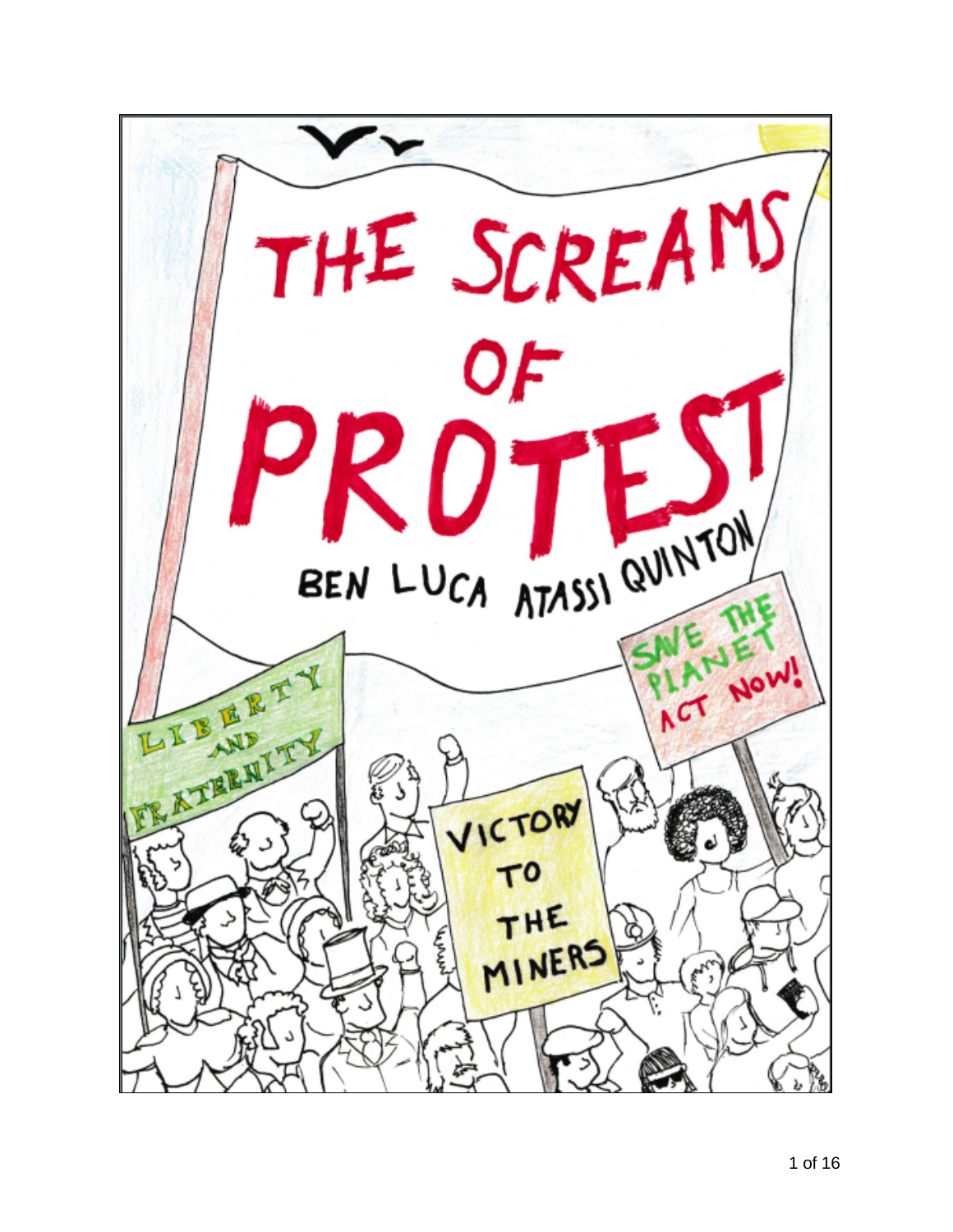#### **Prologue**

## *10th of February, 2020, Middleton Public Library*

'Liberty and Fraternity'. The phrase glowed in an eerie, hesitant glory as it whispered from its place on the green, stained fabric, wilting with age on the wall. Thomas peered closer at the words that began to pull him forward with a strength, which despite their age, still reigned supreme within the rows upon rows of dull, tome-like books with lines of forgotten poignance. He stood with an uncontrollable, shuddering curiosity. He crept tentatively towards the fabric that hung on the wall, as though his tumultuous yearning to peer closer into the golden, fading words that seemed to penetrate the sultry air would be cut short by the grim reality of their past.

He looked about him at the tomes of knowledge that had passed through the minds of scholars and authors, creating the building block of this tricorn hatted library, the Middleton Public Library. Desks stood freely (but notably empty) with the marks of opened pages. People came and went with a quick nod, a word or a wave at the librarian. Liberty and Fraternity glowed about him in a renewed, unknowing glare. He turned back to the fabric and read beneath:

'This banner belonged to Thomas Redford, protester and victim at the Peterloo Massacre, which took place at St. Peter's Field, Manchester. This banner is commonly believed to be the world's oldest surviving political banner.'

He stood no further than an inch from the golden, glittering words which struck with the force of a sabre through his mind. Even beyond the glass that protected the banner with futile importance, he could almost smell the heat of an urban, industrial city which smeared dark stains over the fabric. He could hear the screams of protest and then of pain and could see, with a strange, imagined glance into the past, the jovial marching, chanting, the anticipation, then the fear, and pain.

The words protester, victim and massacre didn't fit or if they did, only in a grim, biting juxtaposition. Massacre at the plea for liberty and fraternity was a gross misconduct. News reports, photos and videos flashed by in his mind, showing protesters chanting peacefully in the knowledge of their silently agreed protection. But this citation suggested another, more brutal reality.

He was filled with trembling guilt at the idea. He had accepted protest as part of society but the screams of protest, then of pain, filled his mind with realisation. Remembering the date and its proximity to the climate strike, he sprinted past his desk, past his open book and along the rows of tomes of long sentences and words of nonsensical length. He dashed out of the library and ran home, with the words of golden importance whirling through his mind: 'Liberty and Fraternity'.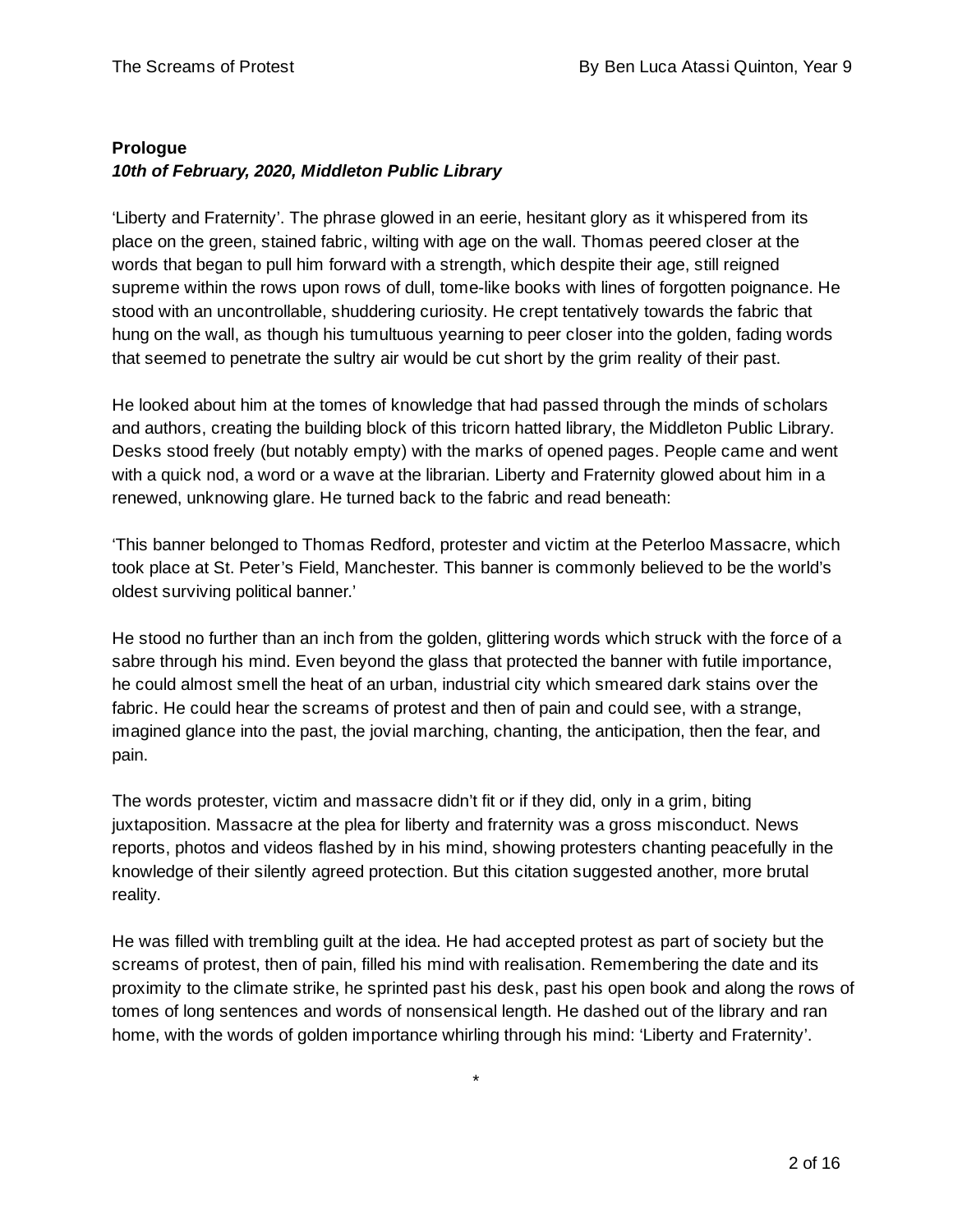# **Chapter 1** *16th of August, 1819 - St Peter's Field, Manchester*

'Liberty and Fraternity'. The words fluttered like a mysterious butterfly into his mind. Thomas Redford had said them and had claimed that those were the words that now shone brightly on the back of his banner. The mystery of such words only prolonged their fluttering in his mind. The letters burnt through his eyes, spinning his renewed wish for more than the monotonous, exhausting, painful manual labour that paid only four shillings a week. He wished for a life without perpetual hunger, poverty and pain and for one where he could read the wings of such a butterfly's words and to understand their meaning, their glorious, shimmering, golden meaning. Why did he, Albert, have to be subjected to a life of gut wrenching starvation and splitting pain when the Prince Regent could live a life of luxury, without the burden of working class life?

He knew the road they now walked down as Windmill Street (from his hurried trips to the Cotton Mill), but today, instead of the disease ridden, impoverished people that usually lined the streets in ever deeper misery, all of Middleton were walking down the cobbled street, waving banners, shouting jovially and marching together towards St Peter's Field. A cotton manufacturer, dressed in his pompous, yet slightly rugged, tailcoat and hat beckoned Mary towards him and gingerly, cautiously as though wary of a trap, she walked towards her employer. He began to ask her something in a rather uncharacteristic, fearful manner. As Albert approached the furtive conversation, Mr Johson's (the employer's) tension released and as he passed by, he heard Mary's final words, 'All will be well.'

He remembered his mother's reaction at the news that his father had been sneaking out to speak with the Reformists; how her eyes glared with the confused iration of betrayal. She had always claimed that it wasn't their place to decide who should vote and who shouldn't. It wasn't their place to challenge, in any way, the remnants of the feudal ladder.

'My father worked in the cotton mill and his father before him. For generations our family have been workers, in fact, since the beginning of work, itself,' she had said, fervently dismayed by her husband's betrayal of their whole working lineage.

'Why should 'they' get the vote if 'they' don't work and why shouldn't we get the vote if we work? It doesn't make sense I tell you. And what about the corn laws, eh? Do you enjoy having to buy bread with the majority of your wages? Our community is starving and if this goes on, we won't be able to work, unless 'they' get their act together and give us the vote,' replied his father on multiple occasions, the only response being a subtle eye roll and a stern expression from Albert's mother.

Despite his mother's reservations for the cause and her fear of the outcome of such a demonstration, Albert's father had managed to persuade her into coming with a flippant phrase, like the one Mary had given her employer. And there Albert's mother was, part of the protest, but still with her stern expression of reservation that seemed to repel Albert's stare.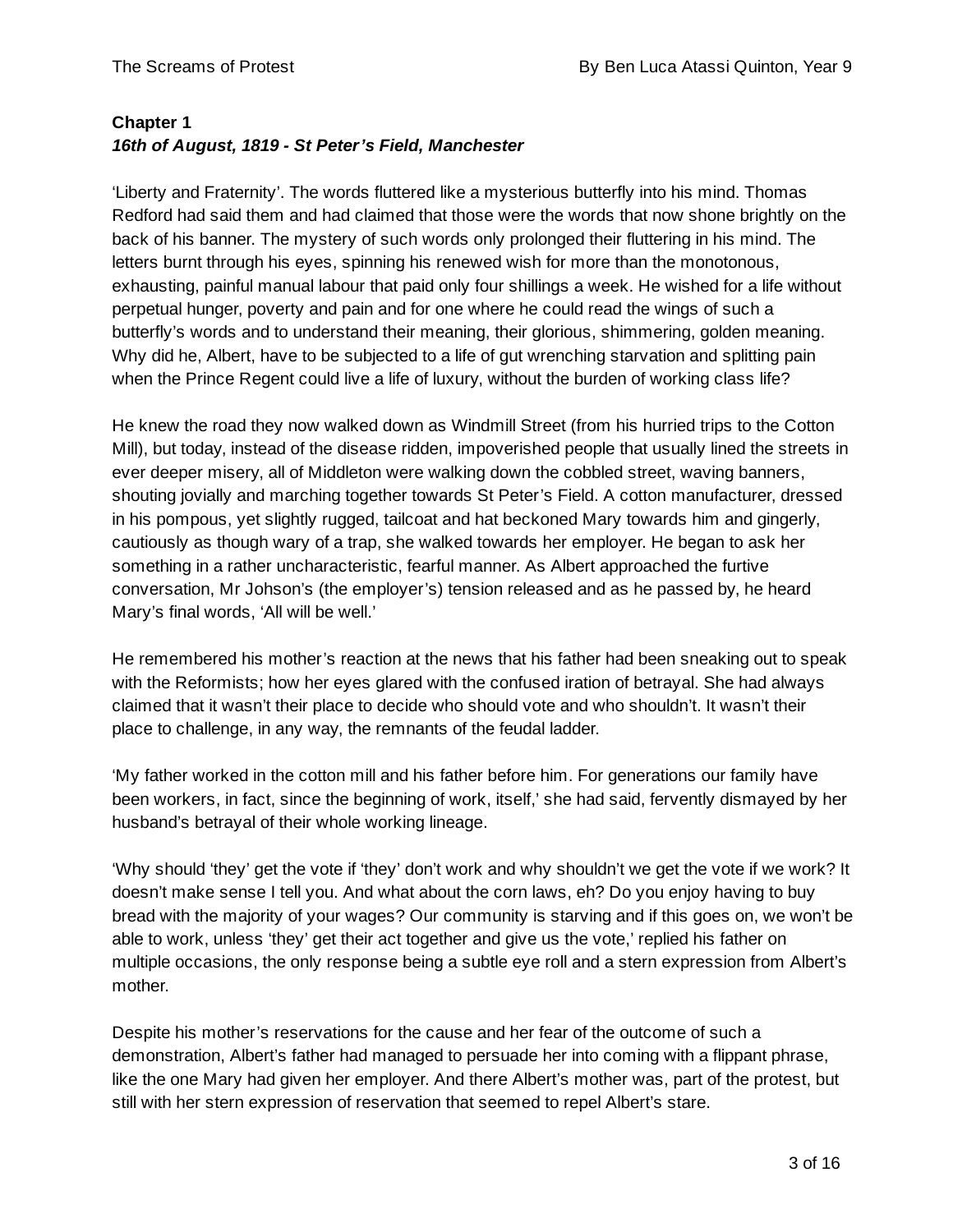Other curious spectators crowded the sides of the street, looking with conservative reservation at the march to 'Liberty and Fraternity', the march to the future. Even though most of Middleton, Rochdale, Oldham, Manchester and Lancashire as a whole was here, some were still stuck within the past. Such a sign of public disobedience rang their bells of cultural alarm, and so doing something of this kind just wasn't right for them. However, the oratory, the need for change and the persuasion of family members and friends had changed the minds of many into believing that this path to protest, this demonstration of dislike for their current standard of living was the right path to take.

They entered the field itself and the fear that the spectators had radiated in an atmosphere of trepidation, gave way to the glare of happiness of the crowd that now gathered. The pain and monotonous boredom of the mill which was now ingrained within Albert's every feeling and thought, now succumbed to the collective power of comfort. The field was packed full of families, who were full of joy and a faith in their unflinching belief in the cause for representation and the abolishment of the corn laws. Henry Hunt, the much anticipated speaker of the event, had said previously 'come with no other weapon but that of a self approving conscience' and, although some believed that weapons should be the cornerstone of such a protest, he could see that no one was armed.

The sultry air was painfully close and hanging in columns of mist, smoke and fog. The air smelt of people, the unforgettable, hideous smell of people packed into a claustrophobically tight space. Albert spotted (on tiptoes and straining his neck to see over the shoulders of the people in front) a sea of black, green and red banners all with shimmering gold letters. He also spotted Mr Redford's green 'Liberty and Fraternity' banner undulating like waves in a jovial breeze. His hands and arms were, by this point, involuntarily clenching without the expected effort of over exertion that he experienced at the mill; his arms, covered with bruises, scratches and half mended scars were almost trembling without the work he was expecting. He looked up at his father who was shouting 'Taxation without representation is tyranny!' in unison with the crowd, and finding comfort in the uniformity, Albert joined the chant.

Women gathered around carriages which were tied together with twine (which he assumed made up the hustings), their white dresses glowing like a beacon of hope. He looked up at his father, questioningly, and was replied with 'Must be the Manchester Female Reform Society or somethin'.'

He said that, moving his shoulders as he spoke as though proud at his knowledge and use of such a tremendously long title. Albert looked about him, still chanting, and spotted the Oldham contingent which seemed to bring with it streams of people, which, he guessed, his family's friend Mr John Lees was part of.

'Taxation without representation is tyranny!' he shouted in unison as he turned towards the left, and saw, with a deep inhalation, eyes. Scores of eyes peered out of a window above the hustings.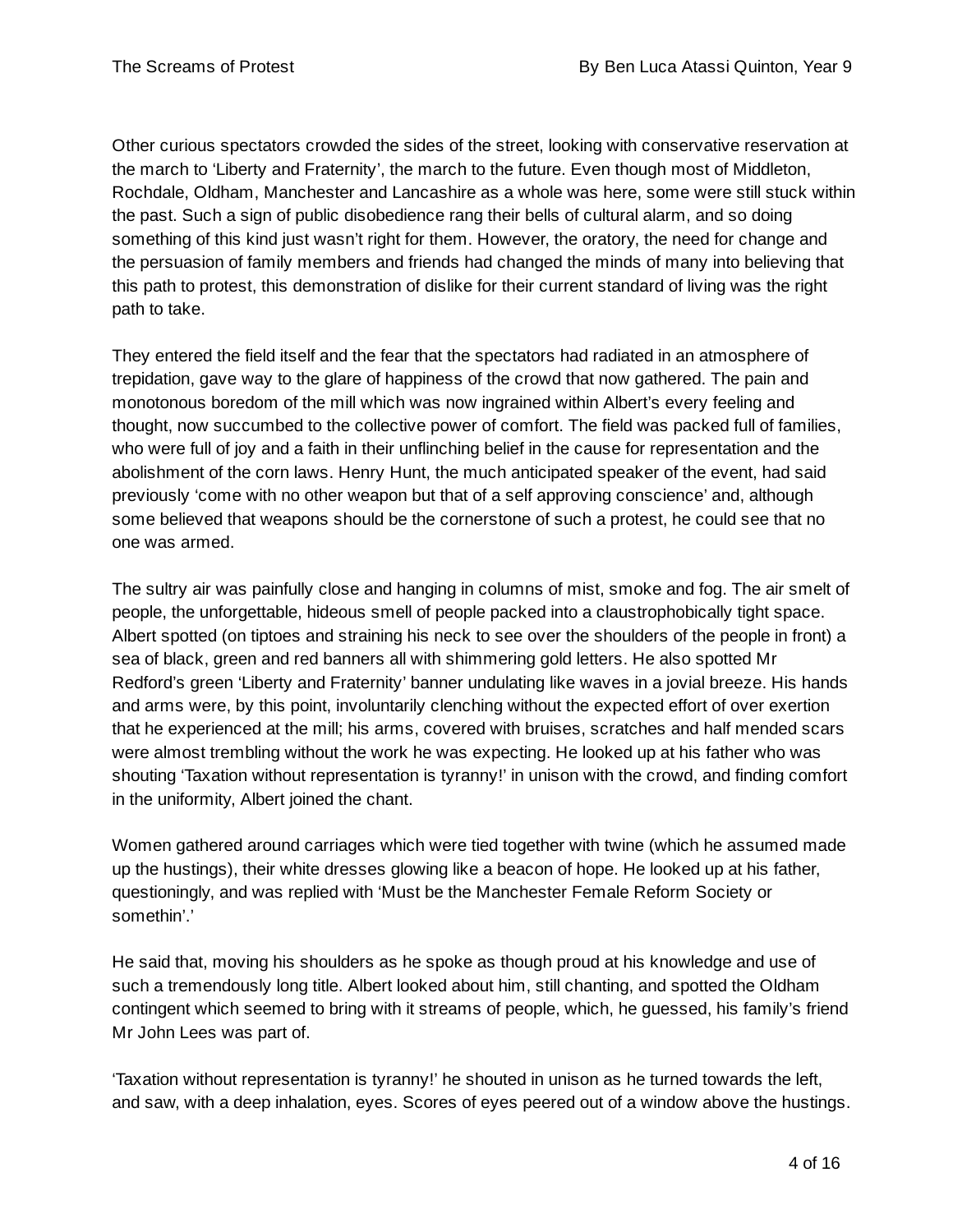The eyes were fearful but yet filled with a brutal sense of righteousness, the belief that they were superior and the protesters were inferior, like mice in a cage.

St. Peter's Church's bell tremored, notifying the members of the protest that it was noon. Suddenly, the crowd froze. On tiptoes, Albert saw constables, notably Jonathon Andrews (traitor to his people), entering the crowd and forcing their way towards the hustings. The crowd surged back, their pre-reformist sentiments rising as their first port of call and then surged forward as those at the front of the crowd hurried to surround the hustings.

Someone shouted, 'Don't let them arrest the speakers!' The speakers, who hadn't actually arrived yet, were due to stand upon the hustings for their oratory and it seemed (as tiptoeing was now impossible in the surges of movement), that the constables were trying to force their way towards the hustings, no doubt in order to have a secure route to arrest Henry Hunt. Within seconds of the sounding of midday, the air of humid, yet happy, chanting had given way to the silence of fearful anticipation.

In what seemed a decade of constant, staring silence from the unmoving eyes of the mysterious men beyond the hustings, the crowd's dread rose and bubbled. People fidgeted, forgetting their chanting and waiting for the moment when Henry Hunt would arrive. From the direction of Mount Street, chanting started saying 'No Corn Laws!' This seemed to be followed by the emergence of Henry Hunt. He saw, to his surprise, (and amongst many unfamiliar faces), Joseph Johnson, a well known cotton manufacturer and Richard Carlile which he knew (as his father had told him) as the editor of the Manchester Observer. The atmosphere of fearful anticipation subsided to renewed happiness, as people, dazed, turned their heads towards the speaker who now (with a wary glance at the constables) stood upon the hustings. The chanting resumed and 'No Corn Laws!'; whistles; and clapping applauded Henry Hunt's entry.

Looking among the eager faces who looked at Henry Hunt with a loving appreciation of his oratory, Albert saw Jonathon Andrews mount the stairs to the eyes in the building at the edge of the field. The eyes in the building all turned and after a brief moment, Jonathon Andrews reemerged with something in his hand. Albert's body, despite the empowering oratory, wretched with terror at the knowledge that something was going to happen. Someone ran out of the building of eyes and dashed down Peter Street. Albert began to search frantically for an escape route, to no avail. All around him he was surrounded with the bodies of people cheering, unaware of the imminent danger. Shouts rose at the end of Henry Hunt's speech as a sign of the crowd's unflinching admiration. Then, a scream of pain rose and wailed in high pitched distress and then, as though throttled, ended. Then the screamed sobs of loss penetrated the happiness consuming the crowd in terrifying fear.

Hooves resonated as they galloped over cobblestones and burst into the field, melting, in seconds, the frozen crowd who now rushed out of their way. Screams of terror leapt into the air as the horses reared their way towards the hustings, knocking down protesters in deliberate defiance of the protest. 'Liberty and Fraternity' crumpled at the sight of the horses, collapsing in its golden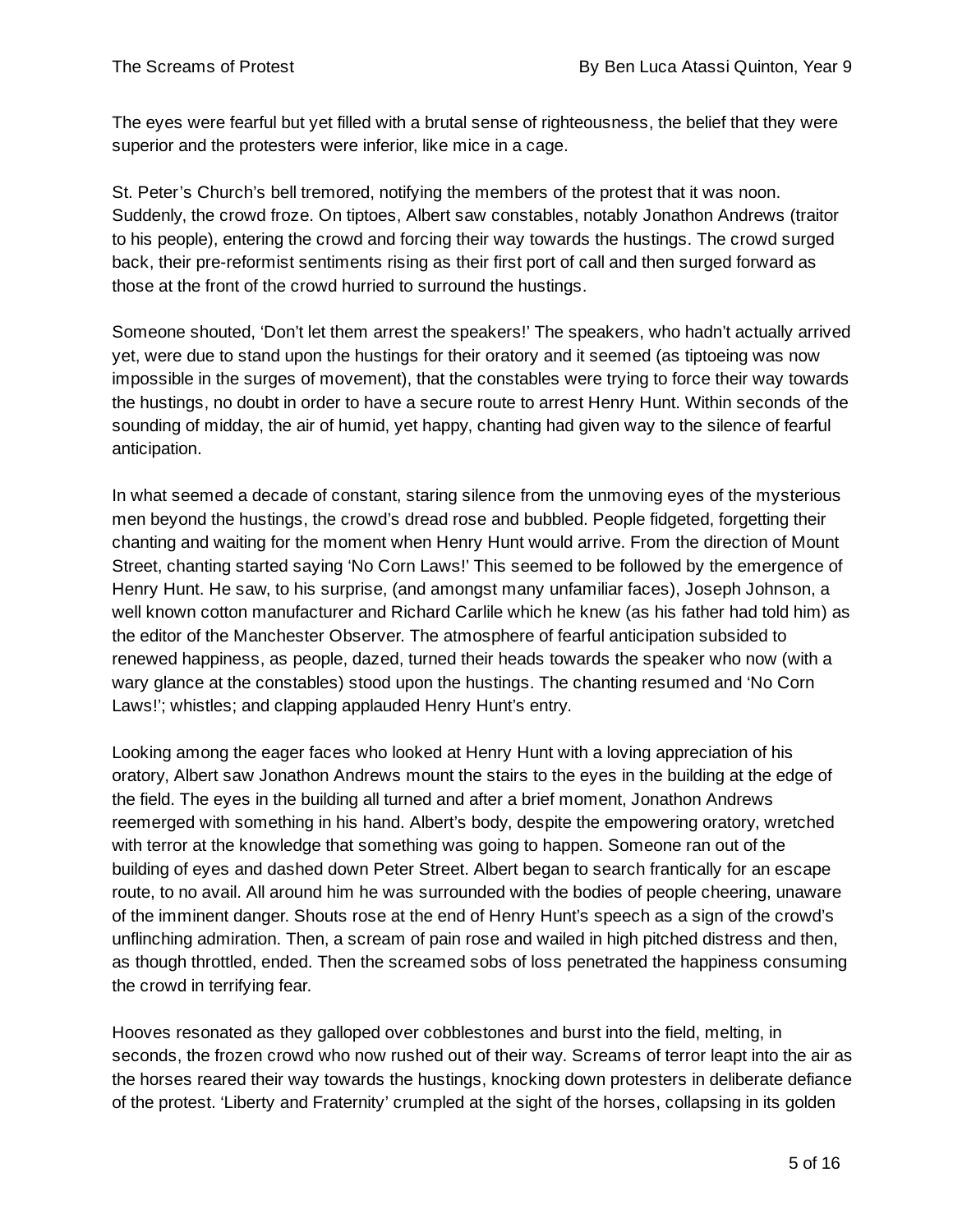glory and becoming part of the surging crowd. Albert (and the rest of the crowd) ran forward, sideways, back and forth like cattle at the sight of a predator. With a quick glance back, Henry Hunt was apprehended and the men on horseback moved towards the crowd. Still running in frantic, heart thumping fear, he looked and screamed for his family. The men on horseback seemed to multiply in seconds, as they slashed with sabres at the inferior mice below like predators hunting.

'Albert! ALBERT!' The voice was unmistakable. Albert, almost tripping over another dying body in his sprint to freedom, turned towards the voice. He ran to Mr Lees who was now lying, having crawled to the side of the field (away from anymore agony), with a large, sabre wound across his stomach. He was breathing rapidly, panting, sweating, almost spitting blood in streams from his wound and his mouth. He whispered in strained syllables, 'This is worse than the Battle of Waterloo.'

Mr Lees had been a soldier at the Battle of Waterloo and for many years was deeply stricken by his memories. Albert looked about him with a wrench of grief and panting denial. Dead bodies lay trampled; blood soaked the ground in renewed filth; and the herds of bodies threw themselves towards the exit of the field, stumbling away from the inhuman sabres, horses and cavalrymen as they slashed at their cattle. He looked down and Mr Lees lay dead in his arms. He took a deep breath and, as loud musket shots resounded in the air, sprinted as part of the stumbling cattle herd towards Windmill street where the pain and misery continued. As he looked at the now emptying field behind him, he saw a woman, being thrown into a cellar and stabbed on the spot, her white dress now stained with a growing pool of scarlet, extinguishing its beacon of hope. Panting with frantic fury and fear, he sprinted towards Middleton, leaving the bodies and the blood of what had been a peaceful protest behind him.

\*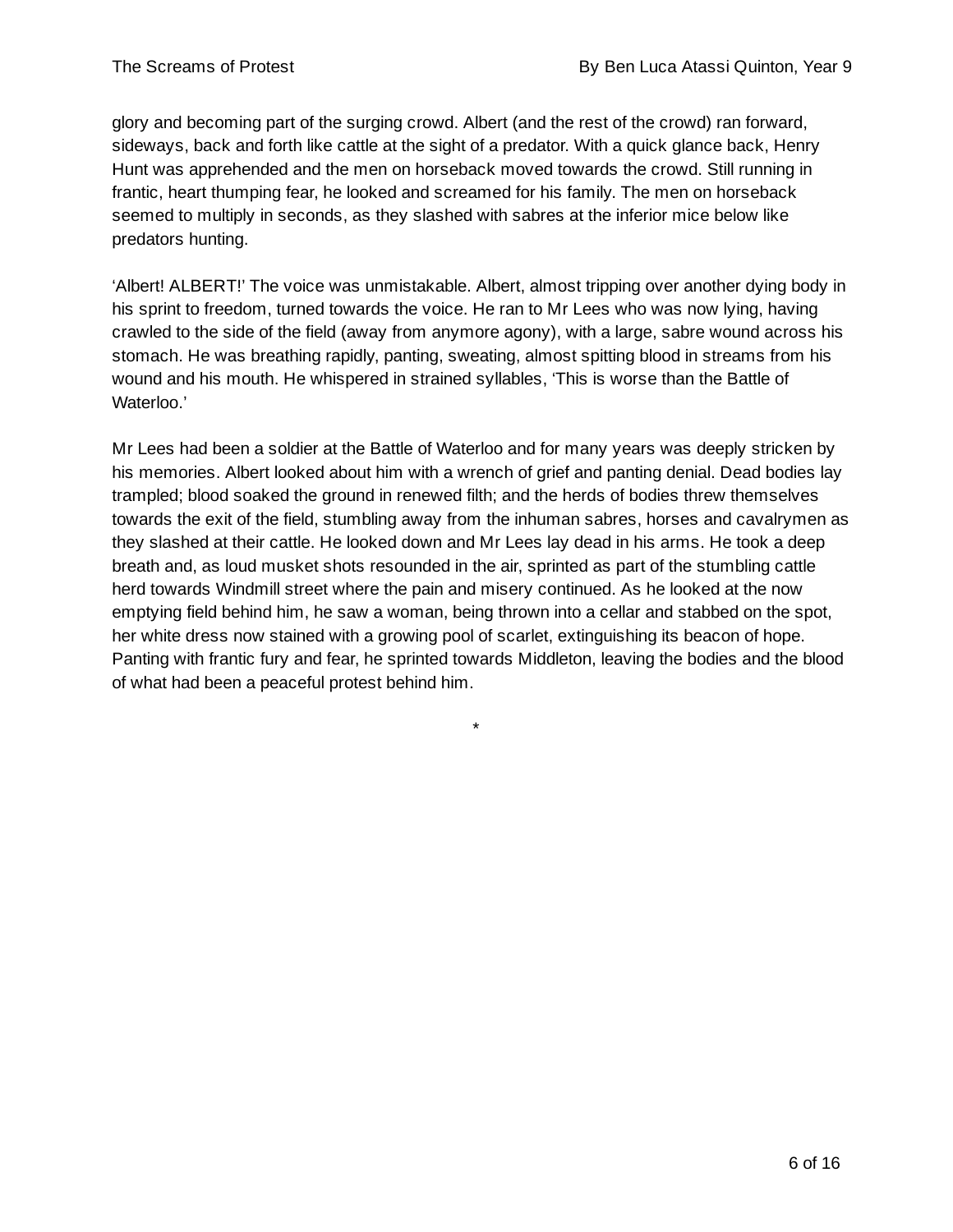#### **Chapter 2**

#### *18th June, 1984 - Orgreave, South Yorkshire*

The air blew with an added importance as Michael cycled out of the village and crossed the railway line. The sun beat down upon the coarse tarmac, the rugged tufts of grass in the fields and the freely growing trees that were scattered about the field. The sun's warmth strengthened, as though soldering his confidence of success. How dare the coking plant, against his community's best efforts, ignore all agreements and order more than the permitted amount of coal? He was sure Margaret Thatcher had something to do with it. She had come pledging economic strength, yet threw on the community a bombshell, an explosive pledge to shut down the coal mines. Like the wings of a butterfly on a dark day, the strike gave him hope.

As Michael cycled further up the hill to the coking plant on his fake Grifter, his mind shuddered to a humiliating halt. He realised that he had never actually been to a picket before and, knowing that, although claiming to protect public order (as the TV so often said), the Police stood between the strike and success.

Arthur Scargill's words, however, still floated in his mind, like waves lapping at the edge of the beach, foaming their way further and further towards the top. He remembered how, with crushing, piercing, heart wrenching blows, his father had destroyed his cupboard and his desk, collecting the wood for firewood, nothing more than a burnt memory.

As he rounded the top of the hill (being careful to avoid the police's ever staring gaze), he cycled, speeding towards the edge of the coking plant where, by peering round the corner, he would be able to see the traitorous trucks with their Polish coal arriving, betraying the NUM's every warning. He would also see the pickets gather, awaiting the truck's arrival.

As Michael dismounted, he, with a stern eye turned to the future, could foresee a BBC report in which Margaret Thatcher had resigned at the demand of the pickets, his friends, his family, his community, leaving their lives and livelihoods in peace. He also, with an even sterner eye, remembered the coking plant's betrayal which would arrive today in many truck loads of coal. Arthur Scargill and the NUM had allowed some coal, but to completely betray the NUM and order more was unthinkable. He also imagined, as though the butterfly wings had been dimmed, that the coal mines had closed and that all coal for the steel industry came from Poland or wherever. What would happen to them then? He shuddered at the idea and turned his attention back towards the five thousand gathering pickets, bringing hope to his small village at the edge of Yorkshire, a renewed faith that their current sacrifices would give way to success.

Blocking the road and choking the air in shouts of protest, some pickets edged forward for a front row spot whilst overs backed down towards the coking plant. He turned towards what must have been the Police command post. Their eyes glittered with confidence but their gaze darted through the crowd, searching, questioning, planning. He blinked, forgetting (or trying to forget) the police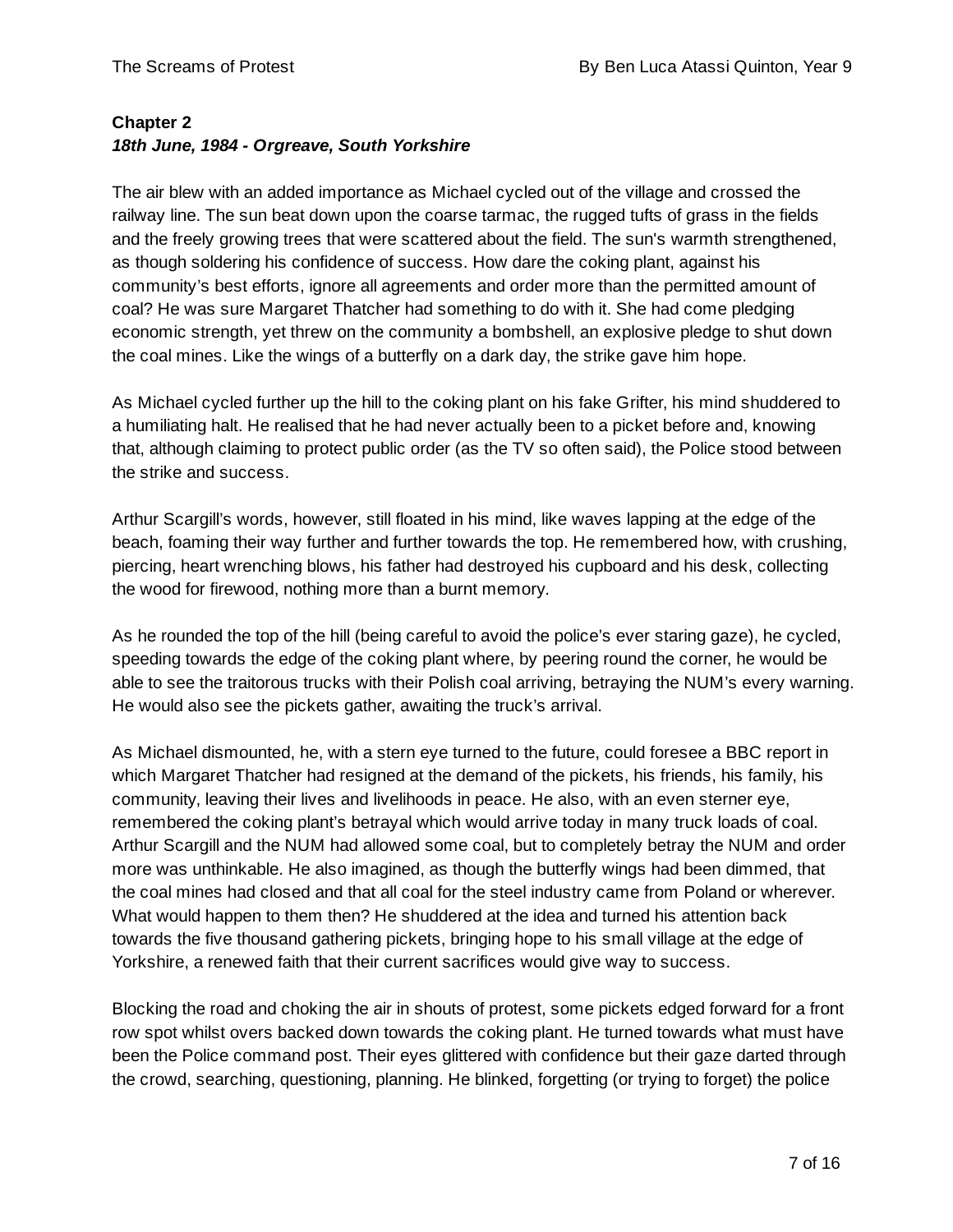and turned his mind towards the pride he held towards the pickets who were now cheering and preparing for the trucks' arrival.

A whinny from a horse and a bark from a dog resparked his trepidation as he, unlike the pickets, realised that the police were preparing for battle, tentatively hiding his dread. Policemen gathered around the crowd as they usually did, this time clad in full riot gear. Their blue visored helmets covered their faces with the sun's reflection, masking them, taking all their responsibility, leaving them with their anger and hatred.

They surged forward, intimidating, towards the pickets, forcing them down the hill and into the field. Angry shouts of protest leapt into the air, calling for help against these masked men, who holding truncheons, corralled them into the field.

Fear wrenched Michael into a frozen onlooker, witnessing his friends, family and community being rounded like cattle into the field below. Noises overwhelmed his senses as policemen shouted through megaphones, pickets shouted at this gross misjustice and dogs barked and horses neighed. Again fear made him almost wretch at the realisation that they were confined, the railway line behind them with policemen in riot gear guarding it. On both sides mounted officers paced, waiting from their haughty heights.On the other side, he saw dogs, straining at their leads and barking violently through their muzzles, aggressively waiting for their freedom.

Worry seized him, almost to the point of trembling, as he feared for his fate. With another wretch, this time of guilt, he saw his father below shouting and waving his arm in anger at the police in anger that had blatantly taken this protest from him. Shouts rose and fell, filling the field and the surrounding area in a profuse cacophony, each shout barely audible as others clambered in painful dissonance.

He saw a railway train pass on the railway line below, adding to his fear for his family and friends, confined and trapped with no escape as though wild animals. He heard a growl, a low, painful, traitorous growl over the cacophonous shouts, neighs and barks. Shortly after, the trucks emerged, piled full of Polish coals. Like the angry bile rising within Michael, the crowd of pickets surged forwards towards the trucks. Through the gaps between trucks, Michael could hear and see, as though with strobe lighting, the police, the 'protectors', charge angrily towards the pickets, filling them with brimming fear, making them disperse across the field.

Scrambling towards the southern edge of the field, the pickets gathered in peril rather than protest, as the horses charged towards them, as though part of a medieval battle. Still rearing with anger at this gross overreaction, the pickets scrambled forward, grabbing stones and hurling them towards the policemen on horseback, the invaders. The horses reared their heads, despite their meticulous training, as stones fell about them, some hitting them and their riders.

As though bouncing back, the policemen charged onward, driving the confined pickets deeper into the field, intimidating the pickets and filling them with an existential terror. This was no longer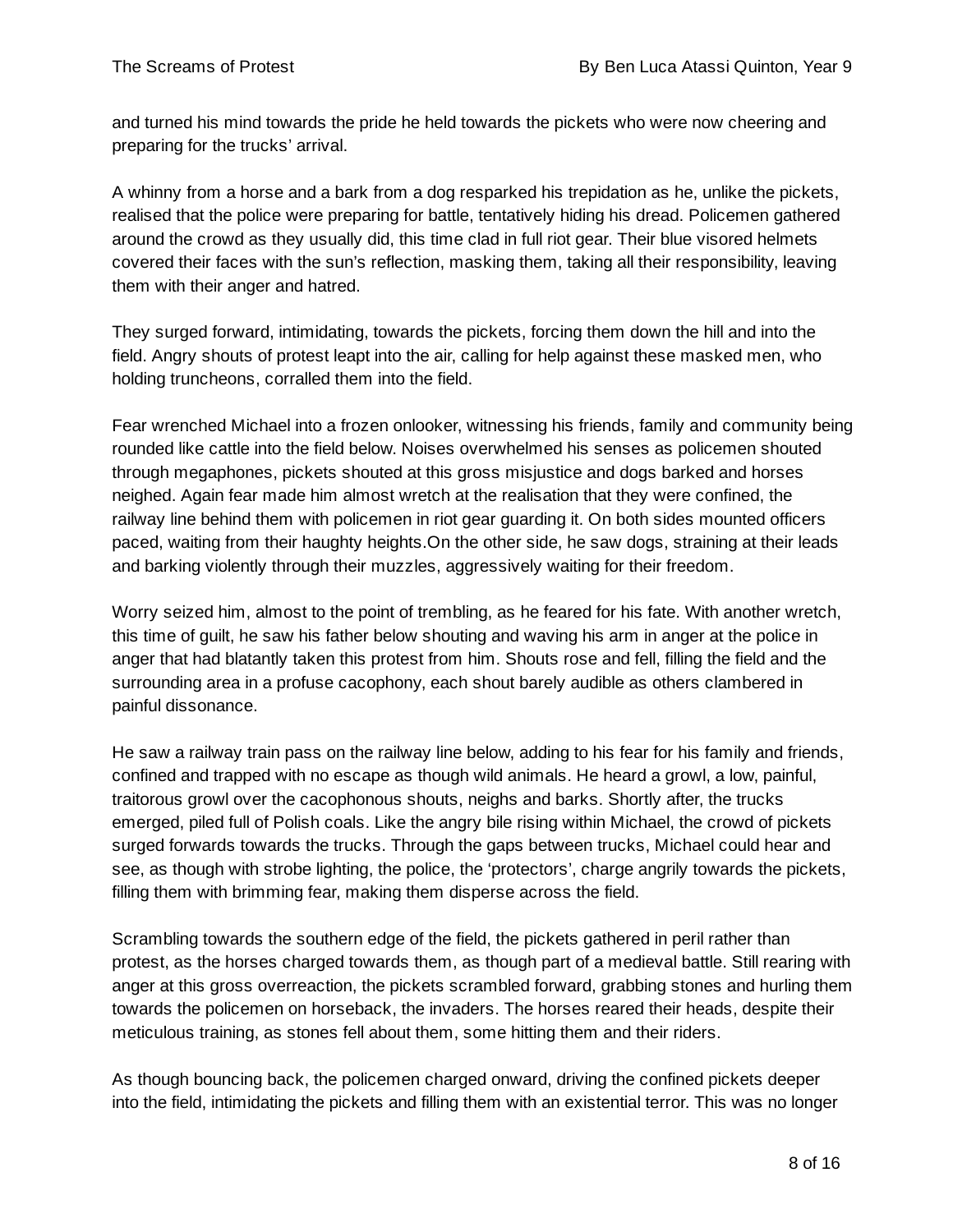a matter of the miners' strike; this was a matter of avenging the gross misconduct that had been waged against the pickets and protecting their lives.

Michael again twisted as he saw protesters stumble and fall, only to pass under the moving wall of mounted horses. Anger and hatred rose in order to match the police's actions and it seemed infectious, spreading to Michael, willing him, against his sense, to join the battle as it unfolded into chaos.

The riot police joined the horses in their charge, making Michael pant with anticipation and fear as they ran downhill beating the protesters as the horses dispersed them. With shields and truncheons in hand, the police beat down upon the harmless protesters, blatantly missing their bodies and attacking their heads. Blood poured like fountains of clear water, staining the ground and covering the policemen. As a panting hatred rose within the protesters, some retaliated by attacking the policemen, aiming a kick, a punch, a stone throw at them, met only by the weight of a police officer being flung upon him, pinning him down, beating, restraining, striking.

Many succumbed to the horror, as they sprinted over the railway lines towards their homes. Some, however, stayed, inflamed by their confinement and their beatings. The policemen arrested some of the pickets, taking them, bleeding, bruised and deeply hurt to the command post. The other policemen regained their positions, confining the pickets.

Michael flung himself down, panting after the exhaustion he had suffered after watching such an enraging, frightening event. He stayed, fearing for his friends and family, sitting, watching and remembering half memories of cavalry charges spoken of in history classes; how they charged upon the innocent, unjustly. He wrapped his jean jacket about him for comfort, reflecting on such a sight, the sight of battle.

As the terror of the morning began to subside, many protesters started games of football, some lay down to sunbathe, and Michael began to leave, picking up his drawstring bag and the would-be Grifter.

As he did so, he spotted a policeman ordering the horses into position. The horses rounded over the edge of the field and entered the field at a canter, chasing the football playing protesters down the field and towards the railway line. The protesters' desperation flung them over the railway line and out of field, followed closely by the mounted police.

Michael mounted his bike, wanting to ensure the protesters' safety. The cacophony was reignited as shouts of fear rose from the sprinting protesters, who, dreading further action, scrambled home as villagers darted out of the way, dodging the onslaught of hooves and terrified men.

As the butterfly's wings fell silent in the cacophony, he spat his disgust at the policemen's cowardly desire to teach the miners a lesson, to want to show why their strike (the community's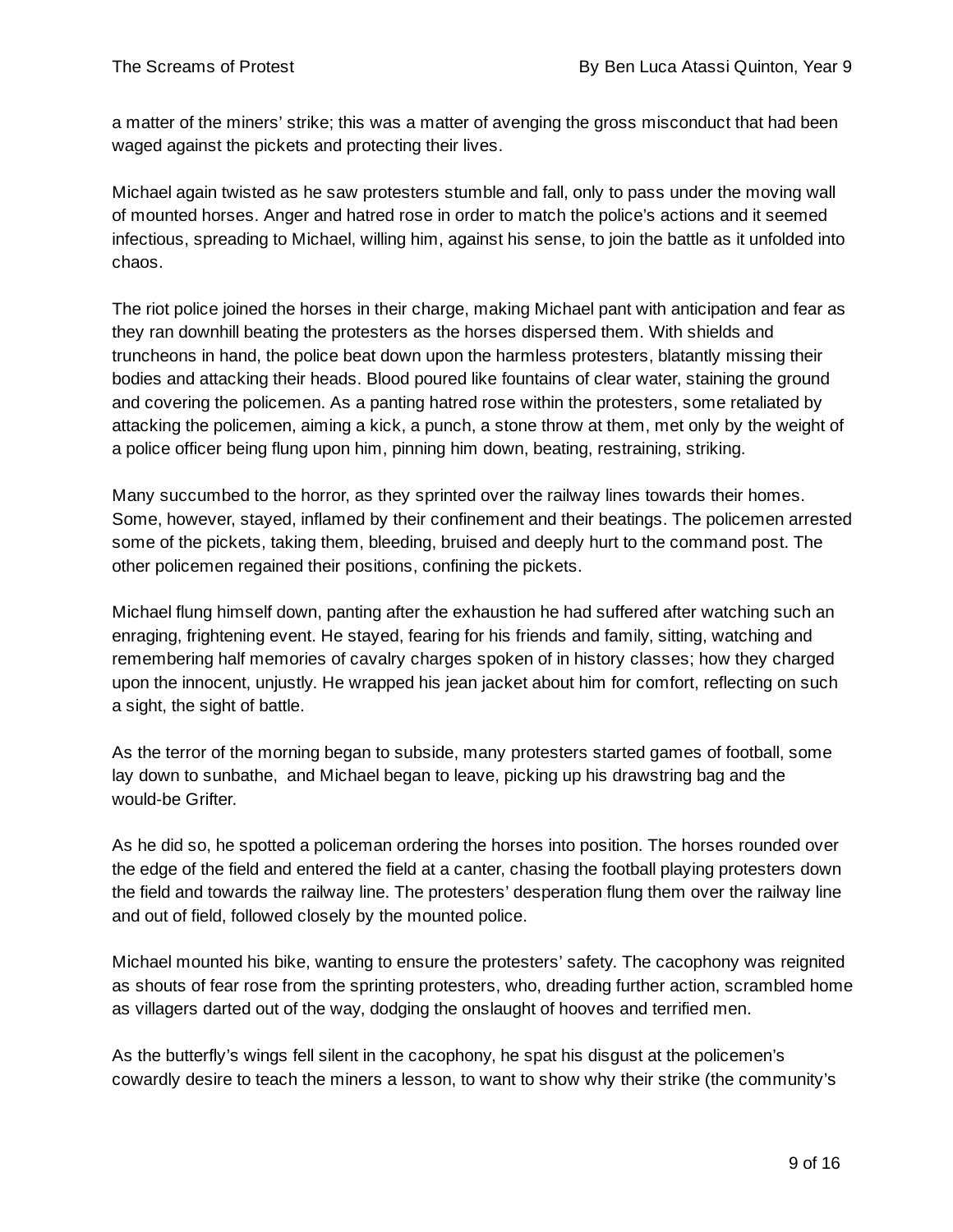only hope) should stop. The police had planned, from the outset, to lead an offensive, to start a battle and to defeat the protesters: his family and friends.

\*

Michael sped home, his anger at the police greatly incensed. His nerves convulsed at the knowledge that his father or his brother could be missing or injured, or both.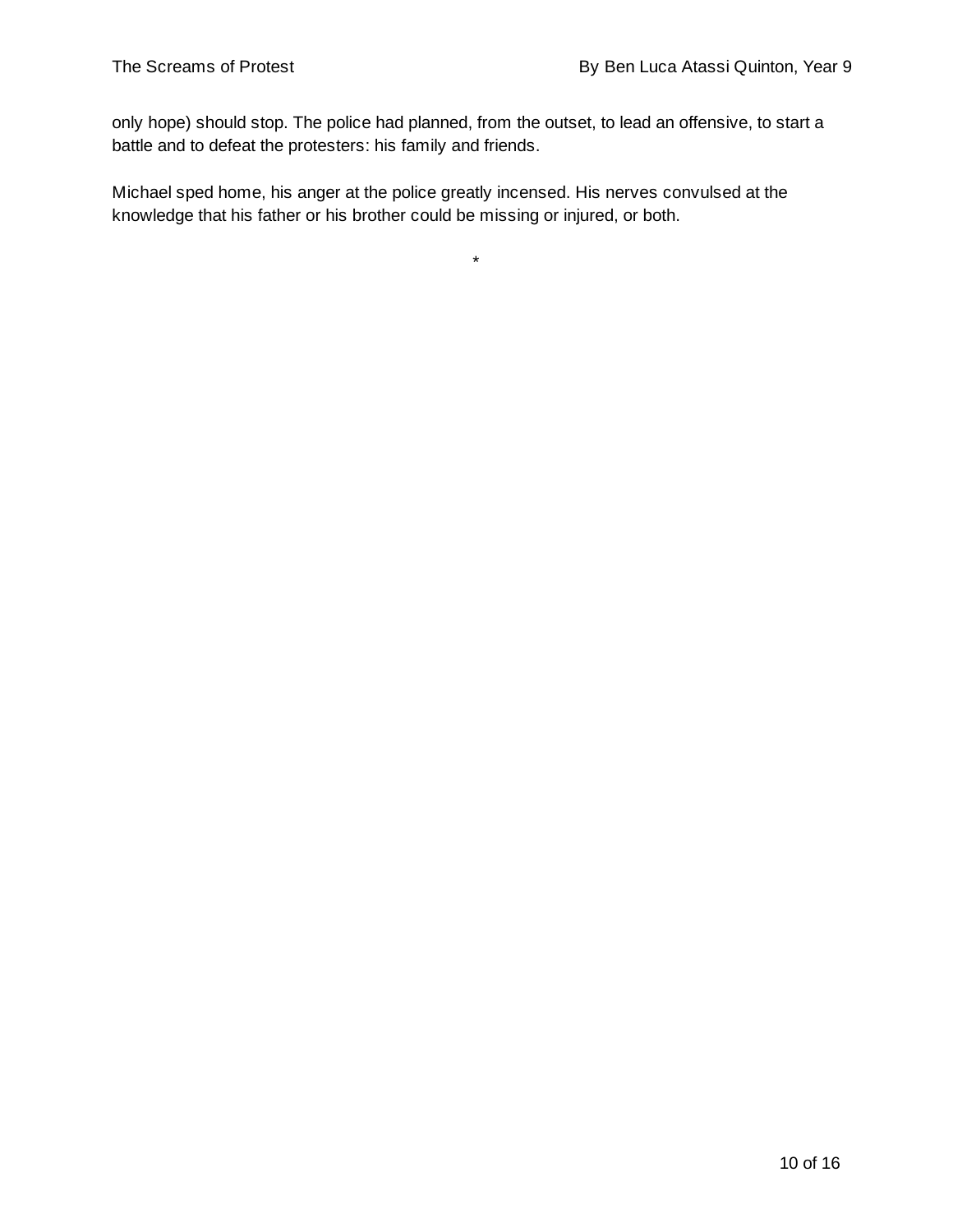# **Chapter 3** *28th August, 1819 - Middleton, Greater Manchester*

Blood gushed out, spitting, spilling from his body as the wound across his stomach bit down, consuming his body in wrenching pain. The look on his eyes was the look of unexpected fear; the fear for life; the fear for his family; the fear for his community. Albert looked down at his friend, his mentor. He saw, as though a copy of the scenes spotted from the protesters' tripping, splashing, cattle-like sprint to safety, a man on horseback yelling and slashing, slashing down at his inferiors, at his cattle, his mice. He spotted, as an adapted memory teased into reality, how the sabre ripped at John's stomach; how John screamed in pain as blood gushed in fountains from his wound; how he fell, begging for mercy as the horses jumped over him as though a hurdle, an inanimate object, a pile of unimportant flesh and blood. The sabre stuck in his mind as the horse rode away, still slashing, still wounding, still killing.

He turned the knife he was holding towards him, peering down at the glaring red rust that covered the knife, as though a disease, and staring down at the quarter of the loaf that still remained, stale and moulding at the edges. His hands quivered in trembling exertion after sixteen hours in the mill. The bruises, the scratches and half healed scars running up his arm, still glared in frustrated red as he held the knife, ready to cut the bread.

The cellar was cold and dark, but darker still was the sight of the man on horseback, edging further towards her in the dark. His self-righteous tailcoat and hat were glaring in fiery superiority as he drew his sabre and threw her further into the dark. The darkness grew as he jumped off his horse and lunged towards her, plunging his sabre into her, mounting and riding off. Blood stained her dress of white hope as she fell, gulping for air, and gushing blood, her wounds consuming her and killing her. The beacon of hope was extinguished.

With a leap of courage, Albert pierced the bread with his knife, cutting, sawing downwards through what seemed to be rubber. He managed to cut off three cubes of roughly one inch edges and passed it over to his mother, his sister and himself. He looked around to see if anyone had noticed his cowardly cutting of the bread but his mother seemed consumed in worry; his sister seemed consumed in her longing for extra food; and his father (to whom he was passing a cube with edges of two inches) was sweating profusely, hiding his groans and pleas for help as his wound continued to exasperate his growing fever. Along with the hours at the mill, his father's body had become consumed in pain and illness.

He remembered his arrival home, having sprinted with the crowd down Windmill Street. As the protesters' anger had begun to settle down after having been attacked by their righteous, superior predators, they began to retaliate, picking up bricks, stones and hammers and taking to the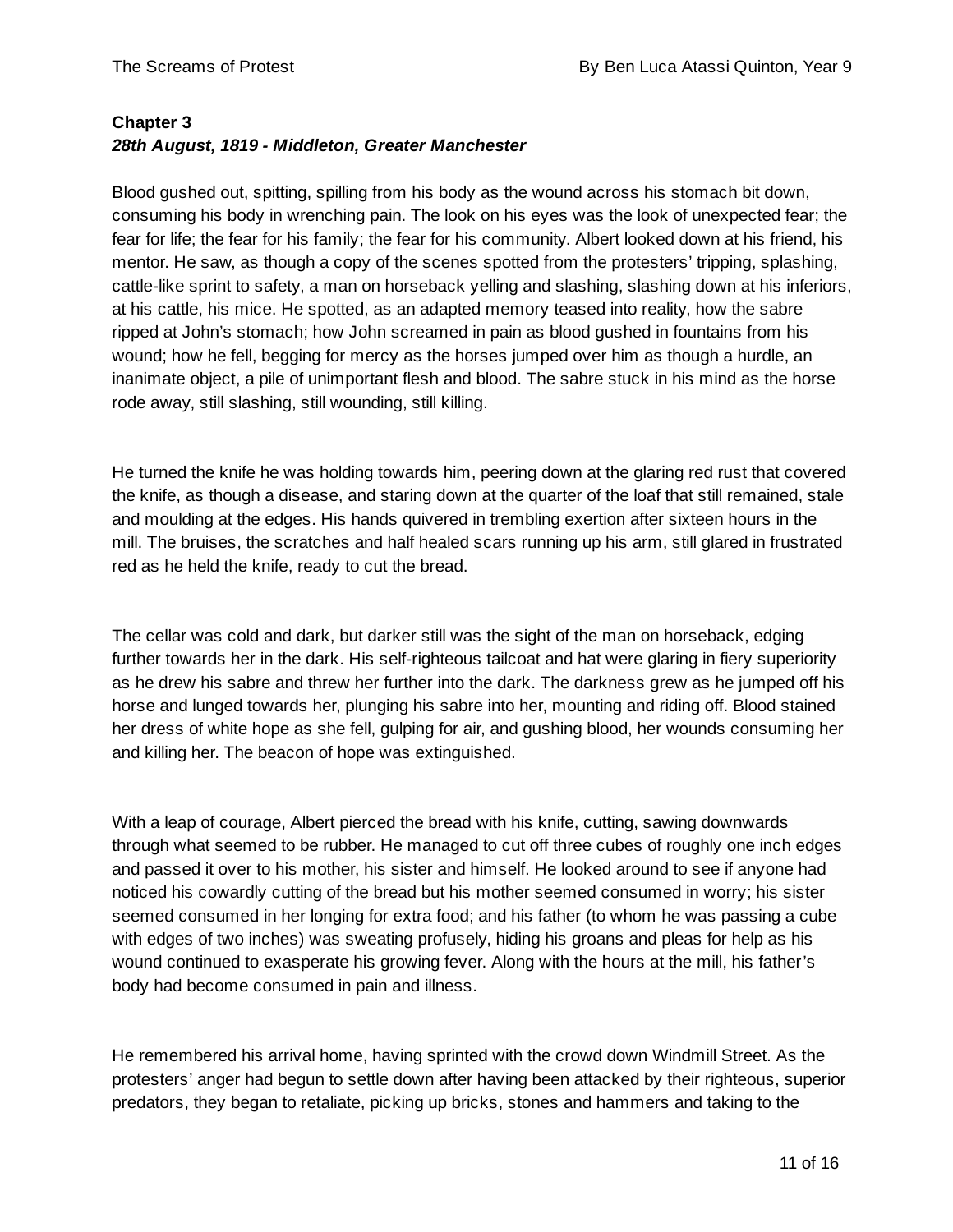streets in anger. Their realisation at their lost friend, father or daughter, their lost opportunity and the suffering that the men on horseback had inflicted upon them had overwhelmed them in an unmatched hatred, inciting them to violence. He ran home, hiding in dark alleys as rioters and men on horseback confronted one another, throwing bricks one way, shooting the other.

After the greater part of a day, with musket shots and screams of protest, pain and terror still ringing in his ears, he crashed into his small house, flinging himself onto the table, panting after hours of frightened flight. His mother and sister both stood and ran to him, their silent worry half released at the knowledge that at least two of their kin were alive.

The next day, the city was in chaos. Workers frantically searched the streets for loved ones before another day of fourteen hours of hard work. Albert did the same, wheezing through streets, crossing St Peter's Field where bodies lay, pale and stiff in death or groaning and bleeding at the door to death. Other sons, daughters, husbands and wives were doing the same, searching the dead (or near dead) for loved ones. They all stayed apart, as though having developed a severe claustrophobia at the proximity to other people. All was silent and people became nervous, anticipating, anxious of a repeat of the day before. All that could be heard was the sobbing, the whimpering, the church bells and the shouting of those looking for loved ones

The events of the day before loomed upon the workers as they hurried into the mill where news awaited them that they would be working sixteen hours from there on (with no extra pay), due to, of course, the people who were either missing, dead or injured and so unable to work.

That evening, his father returned, limping, his face a godsend after the hardship of only three quarters of the usual pay for the family. He flung himself down upon the chair and gasped. His clothes were drenched in blood. Lifting his trouser after many sharp inhalations, Albert's mother found a gaping wound awaiting her.

Albert's father had to continue working for his family, despite his wound and was forced, also, to hide it, so as to avoid the same fate as Mr Arthur Neil who had been thrown in prison and, as rumour had it, was now dying. The family needed to avoid arrest, imprisonment and added poverty and that meant that his father had to hide his wound.

'Peterloo Massacre! Number 1 price: twopence for news of the Peterloo Massacre, containing a full, true and faithful account of the inhuman murders, woundings and other monstrous cruelties.'

'Peterloo Massacre'. The phrase trembled through the streets outside their house as the grim reality of their peaceful protest was released at last. As he passed the bread cube to his father, he recognised that, since the bloodbath of the protest, he would never consider protesting again for the cause of representation and the abolishment of the corn laws (which still continued). Reformist meetings, the Manchester Observer, the Manchester Female Reform Society and every threshold to higher future standards of living would be stopped and banned in due course. The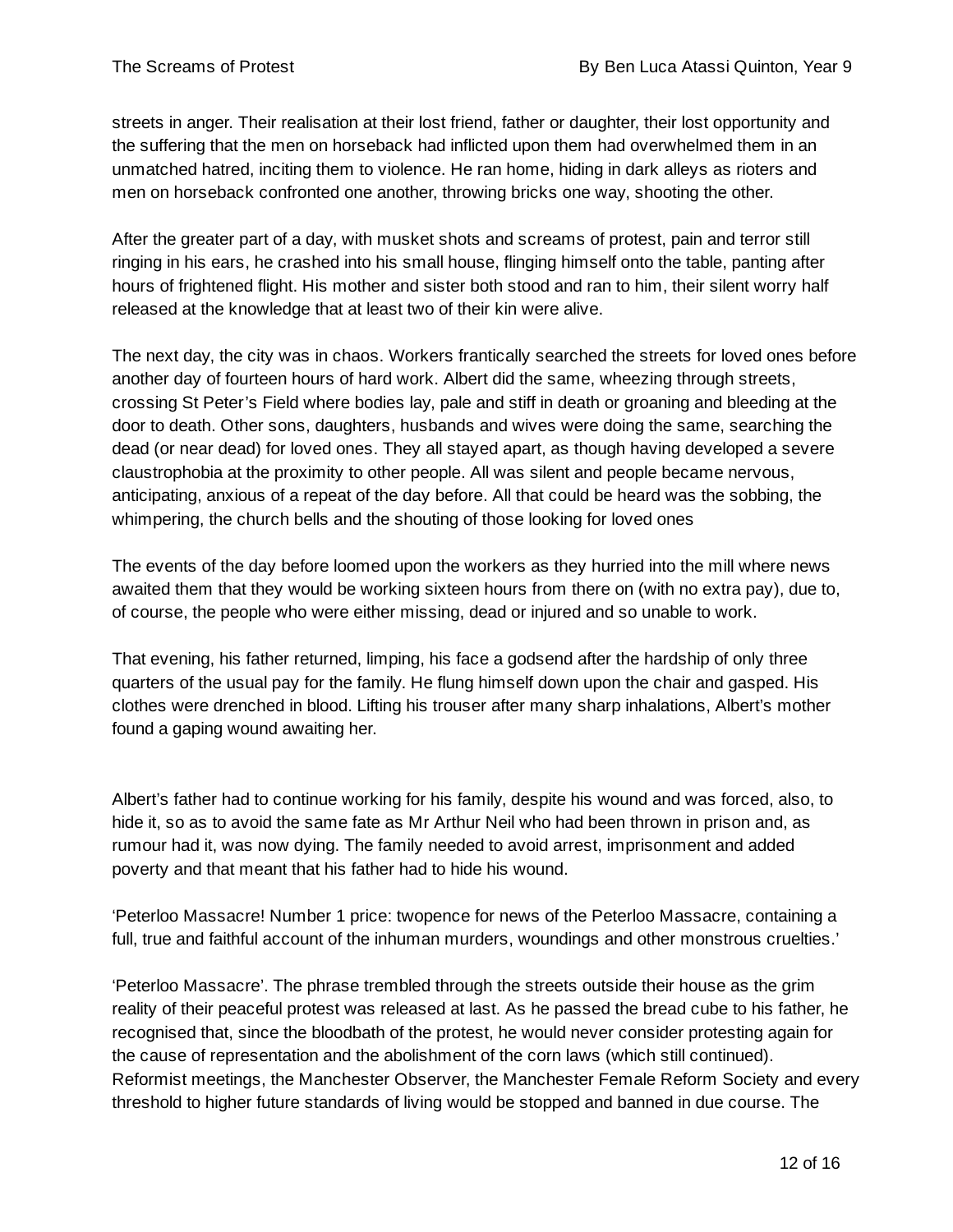community's beacon of hope in protest had been extinguished in a blood bath. It had been destroyed and crushed. This protest (the first he had seen and one of the first the community had experienced) would be the last, he was sure.

\*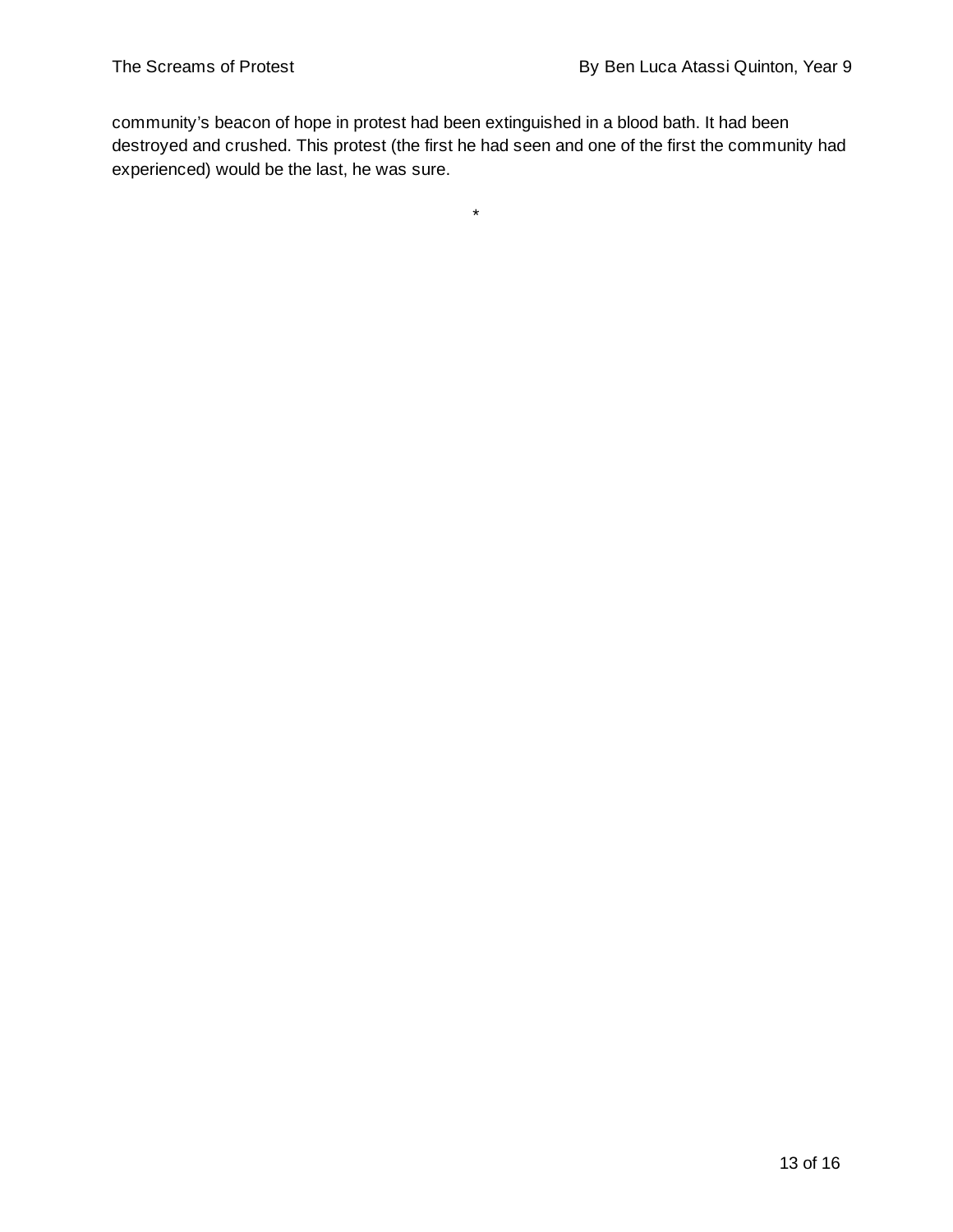# **Chapter 4**

## *30th June, 1984 - Orgreave, South Yorkshire*

Even here, in the safety of his home, the screams of protest could be heard, whistling like a train through the community's minds, offsetting their thoughts onto a different track, a track of unanimous loathing. Never before had the pickets shouted with such force, which, Michael assumed, came from their abhorrence, their disgusted detestation at the authorities, the establishment which had brought the community crashing down.

Two empty chairs sat, expectant, at the round kitchen table, one waiting in trepidation and the other waiting with forgotten hope of its owner's arrival. Michael's father, as with many of the other strikers, remained picketing at the coking plant, the now infamous site of the 'battle', as many villagers called it. The community's unflinching resentment at the authority's treatment of their protesters had led to an open, blatant fury that had now, like a butterfly rising from a cocoon, risen to the added force of protest.

His brother, unlike his father, hadn't been so lucky. Indeed, he was decidedly unlucky. Michael's mind swirled in thought as he conjured in his mind's eye the adapted memory of his brother, a member of the crowd, as he was struck once, twice, three times whilst he fell bleeding from his head. The policeman hauled him up as he strained forward, trying to flee from the invader, the offender, the policeman. Strengthening his grip, the policeman hauled him towards the command post where he was taken, still bleeding, to the police station. His brother had been arrested, one of the many miners from the village who had been thrown into custody, awaiting a trial.

The loss of his brother to an undoubtedly long sentence in prison would deepen the family into what Michael had to assume was poverty. Unable to buy much food or coal, his family was cold and hungry and struggling to keep up with the financial demands of the strike. Without his brother and his father's disappearance to pickets, Michael began to forget the once glowing and singing butterfly wings that had filled his mind with hope; a hope for a better future; a hope for success.

Michael brought his attention to the baked beans beneath him, which must, by now, be beginning to get cold. He began spooning them into his mouth slowly, chewing each bean in deep contemplation. He looked tentatively at his mother and smiled gently, easing his mother's concerned look and changing her focus back onto her dinner. He sipped his water and looked back into the baked beans below.

Terror seized his body as screams of protest leapt into screams of pain. Magnified by his horror and fury, he could see the horses charge forward, leaping among the miners who dispersed in horror, met by truncheons which flew down upon them, smashing, cracking, crushing. Unwary of the blood that poured ever mercilessly from their wounds, they kept flying downwards, onto the heads and bodies of the miners, striking, beating. Seeing the destruction and sensing the fear within, some of the protesters targeted a punch, a kick, a stone at the police, met by blood and a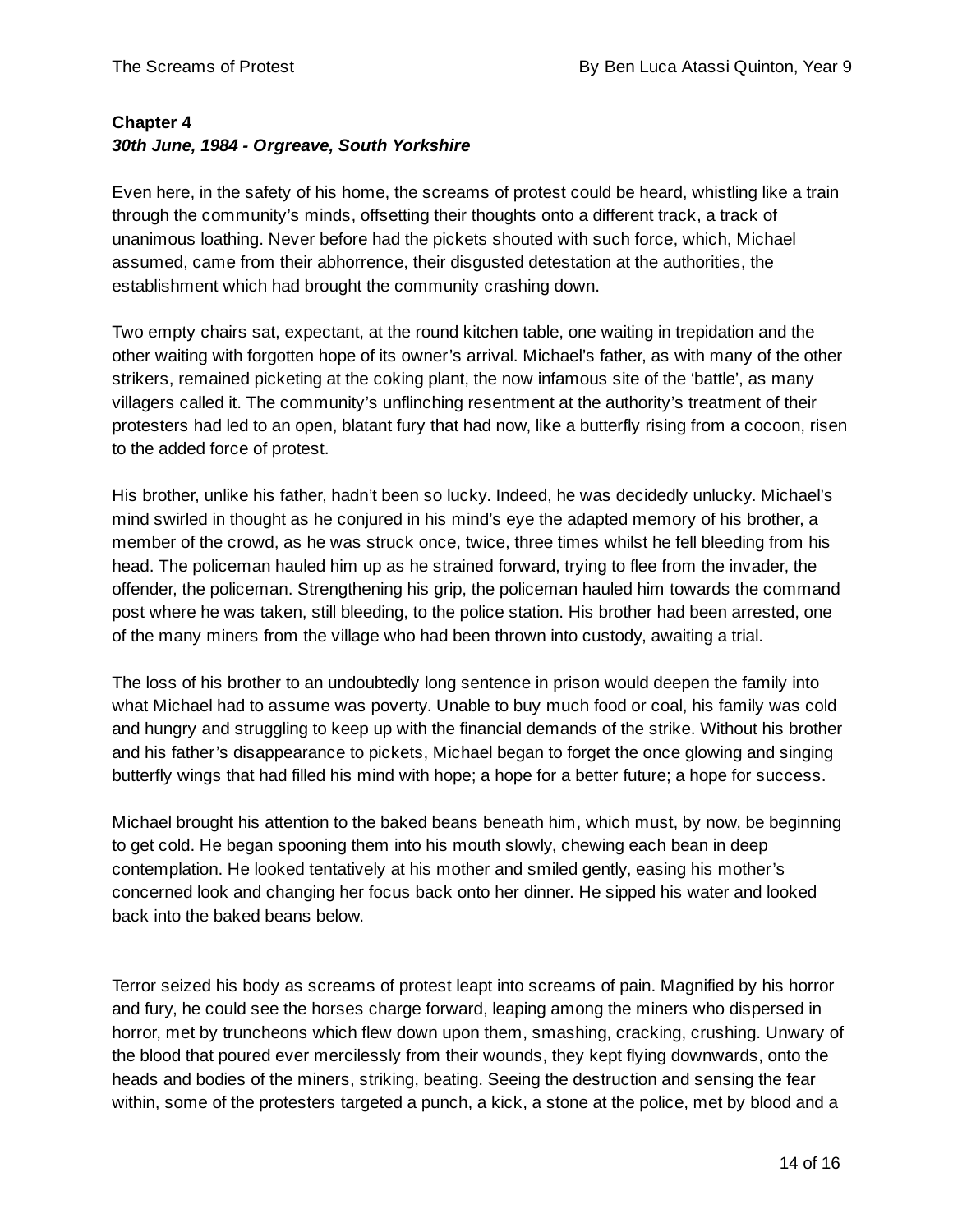cracking sensation. The instincts of the protesters drove them to flee to the village and away from danger: the ever crashing blows of the truncheons.

The horror distorted faces stared back at him as he looked down at his beans. With the memory of the 'battle' still burnt upon his mind, an ever growing rage had been built within. The government had brought this upon the community, had used the police as their instrument, playing their pompous, triumphant melody. Margaret Thatcher, Prime Minister, must have asked for such a thing to happen; to destroy the community's resolve; to destroy the union's power; and to close the mines.

It seemed as though the country had sided against the pickets, against their community, seeking only to destroy the mines, not caring for those they would cast aside along the way. He thought back to the BBC report his family (without his brother, of course) had watched after the 'battle'. The reporter had mentioned how the police had retaliated after riots had broken out in the village of Orgreave. Michael was filled with confused anger at the assertion beyond all doubt that this had been a riot. To add to that, the report showed a clip from the 'battle', or riot, as they called it, showing protesters throwing stones at the police, provoking the police to start the mounted charge.

Never before had he believed that the BBC could be wrong: that they could blatantly lie and cover up the blow that had been struck against his community. He was plunged deeper into ever growing confusion. Why would the BBC lie?

He began to yearn for more than baked beans; for more than the half remembered screams of pain; for the life of luxury that Margaret Thatcher and her government must have enjoyed. The ever beating truncheons had leapt downwards at the hands of the police. The horses had neighed; the dogs had barked and had strained at their leads; the blood had poured from the heads of the protesters, all because of the police. They had started the riot. They had started the battle. The so called protectors of public order were, in his eyes, the perpetrators, the bringers of pain and poverty upon his community.

\*